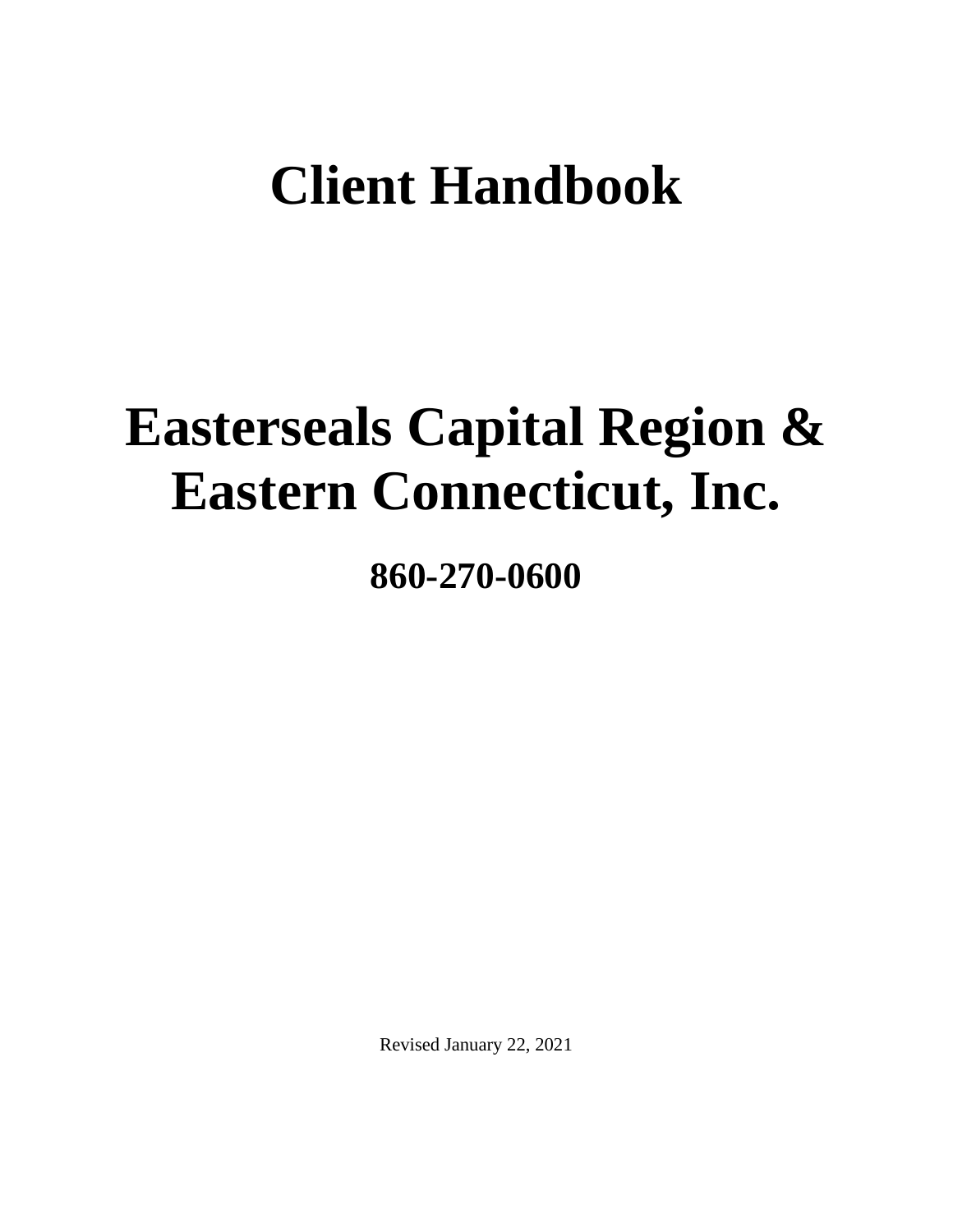## **WELCOME TO EASTERSEALS CAPITAL REGION & EASTERN CONNECTICUT**

Dear Vocational Client:

Your program at Easterseals Capital Region & Eastern Connecticut is designed to provide you with services that will enable you to achieve your vocational goals. Your Vocational Rehabilitation Counselor will be working with you to ensure your participation in all phases of your rehabilitation program. You will be expected to take an active role in developing and attaining your program objectives.

Your Vocational Rehabilitation Counselor will provide you with regular feedback on your progress and will coordinate your referral to any other services from which you may benefit. We do not have waiting lists for services and make every attempt to provide services in a timely manner. You will assist in directing your services, in conjunction with your referral source, and will play an important role in the service design and delivery. All services will be conducted in the most integrated and least restrictive environments as possible. It is important for you to follow all safety rules and regulations at all times.

The Easterseals vocational team consistently strives to offer quality services. Our dedication to excellence in service delivery is indicated by our long-term commitment to certification by the Commission on Accreditation for Rehabilitation Facilities (CARF). We are proud of our commitment to provide the highest standards of service delivery and look forward to working with you and assisting you in realizing your vocational goals.

Please note that due to the 2019-2020 outbreak of the novel Coronavirus (COVID-19), Easterseals is taking extra precautions with the care of every client to include enhanced sanitation and disinfecting procedures in compliance with CDC guidance to prevent the spread of COVID-19.

For your information,

Some symptoms of COVID-19 include:

- Fever
- Fatigue
- Dry Cough
- Difficulty Breathing
- Loss of Taste/ Smell

If you have experienced any of these related symptoms, have been in close contact with an infected individual within the past 14 days, or traveled out of the state within the last two weeks, please notify us immediately and your service will be pended upon subsided symptoms, a doctor's note, and/or receival of a negative COVID-19 test.

Please direct any questions to your Vocational Rehabilitation Counselor. Welcome to Easterseals!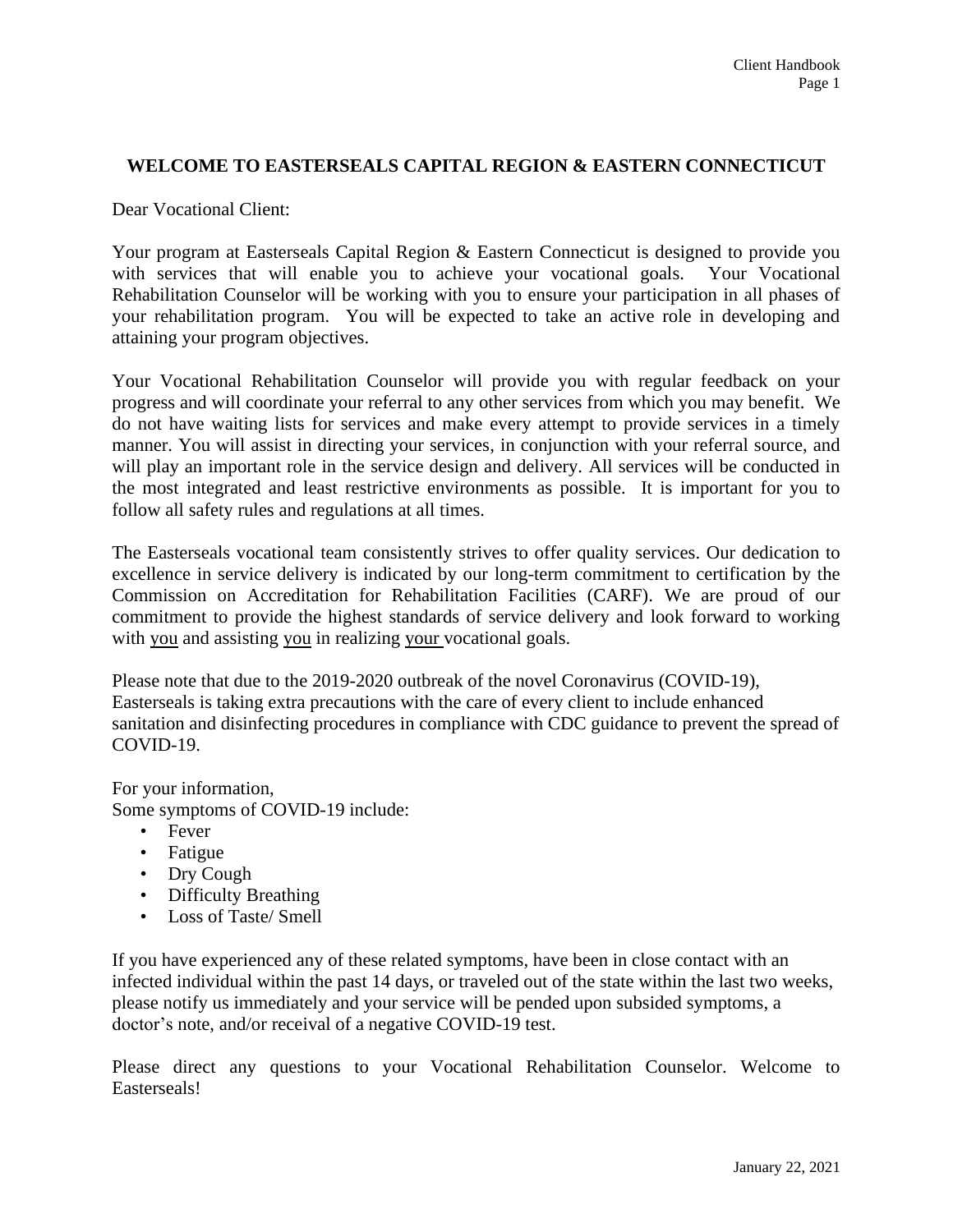# **Summary and Analysis of Client Satisfaction Data 7/1/20 through 6/30/21 Employment Services Easterseals Capital Region & Eastern Connecticut**

Client satisfaction surveys were completed by clients at the time of completion/discharge from a particular service. The results of these data aggregations are presented in Table 1 below.

| Table 1<br>Percent of Respondents That Made a Rating of "Excellent" or "Good" |                  |             |
|-------------------------------------------------------------------------------|------------------|-------------|
|                                                                               | <b>EXCELLENT</b> | <b>GOOD</b> |
| Promptness of admission                                                       | 80%              | 20%         |
| Promptness in addressing issues                                               | 40%              | 60%         |
| Opportunity to participate in treatment planning                              | 40%              | 40%         |
| Type, frequency, & duration of service                                        | 60%              | 40%         |
| Staff support in achieving goals                                              | 80%              | 20%         |
| Staff was responsive to communication needs                                   | 80%              | 20%         |
| Arrangements for follow-up                                                    | 40%              | 60%         |
| Service expectations met                                                      | 100%             | N/A         |
| Information re program was accurate                                           | 100%             | N/A         |
| Overall impression of the Center                                              | 80%              | 20%         |

Table 2 offers a summary of written comments that respondents also offered.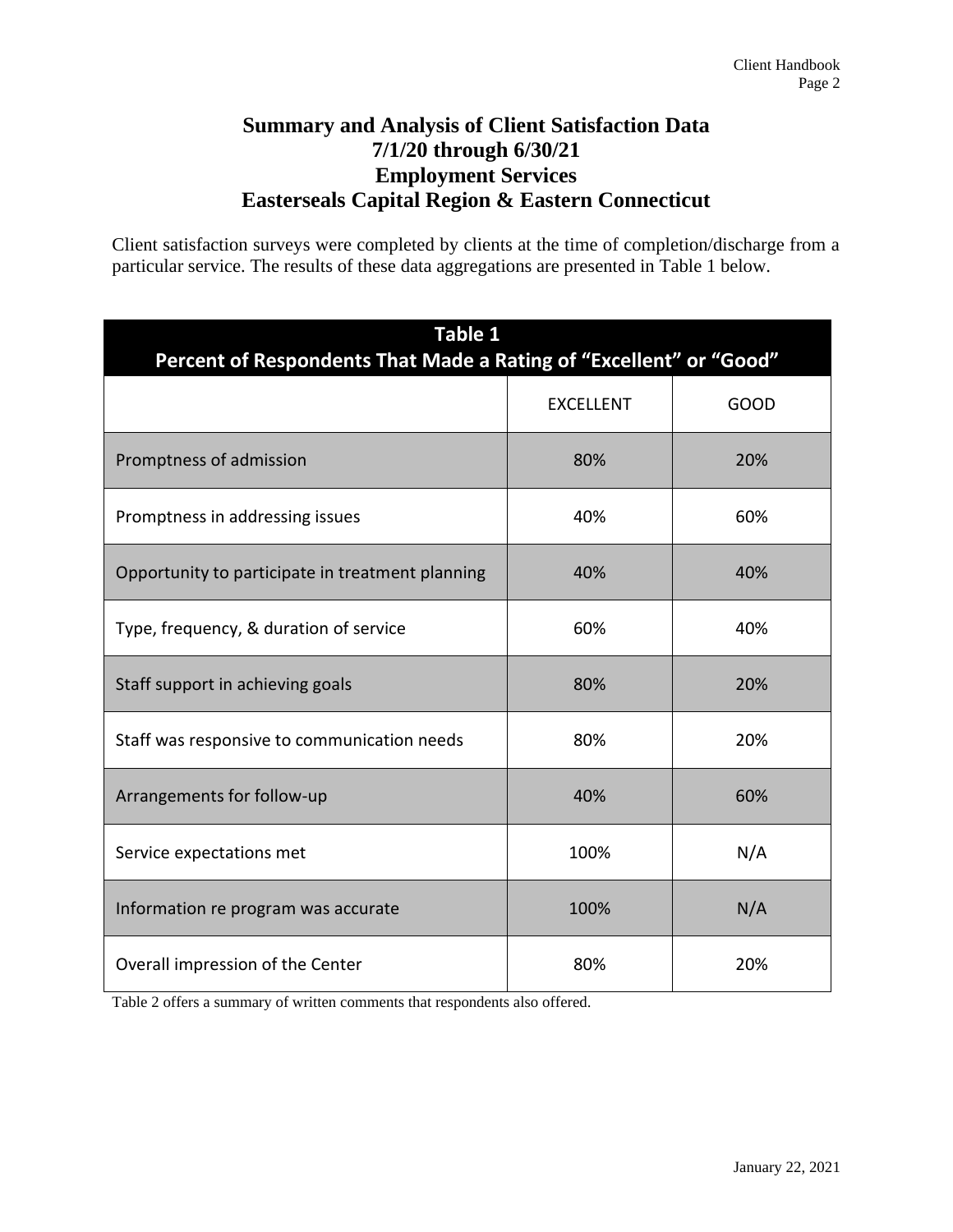# **Table 2 Summary of Written Comments**

1."You have been a great help in my life and have made an impact on me. I love everything that you all have helped me with." 2. "I love the atmosphere. As soon as I walked in I realized this is the place I want to work. Cannot say enough."

3. "The staff was great and helpful"

While it is clear that the overall results evidence strong satisfaction, we realize that there is a consistent need for improvement. Although 100% of the clients surveyed reported that their service expectations had been met and that information regarding the program had been accurate, only 60% of the respondents offered an "Excellent" rating for "The opportunity to participate in the development of the treatment plan" and "Staff's recommendations and/or assistance in arranging follow up." What presents as troubling is that the last two surveys had not indicated any issues in in these current two issues of concern.

Results and tentative action plans were presented to staff for review and comment. The findings and suggested strategies will be presented to the Board of Trustees. Table 3 offers an action plan to address concern about clients' overall impression of "The opportunity to participate in the development of my treatment plan" and "Staff's recommendations and/or assistance in arranging follow up." All action items will be immediately implemented upon Board review and approval.

In addition to the information offered above, the following is a summary of the satisfaction survey offered by the Department of Mental Health and Addiction Services (DMHAS) for the 7/19 to 3/20 timeframe. This summary offers the reader a greater understanding of the depth of the passion and level of excellence that is incorporated into the work for those we serve. All the following percentages exceed the DMHAS contracted goals as well as the state average.

# Consumer Satisfaction Survey/DMHAS

| <b>General Satisfaction</b> | 100% |
|-----------------------------|------|
| Respect                     | 100% |
| <b>Access</b>               | 100% |
| Participation in Treatment  | 98%  |
| Overall                     | 98%  |
| <b>Recovery</b>             | 97%  |
| Outcome                     | 97%  |

### **Mission and Philosophy**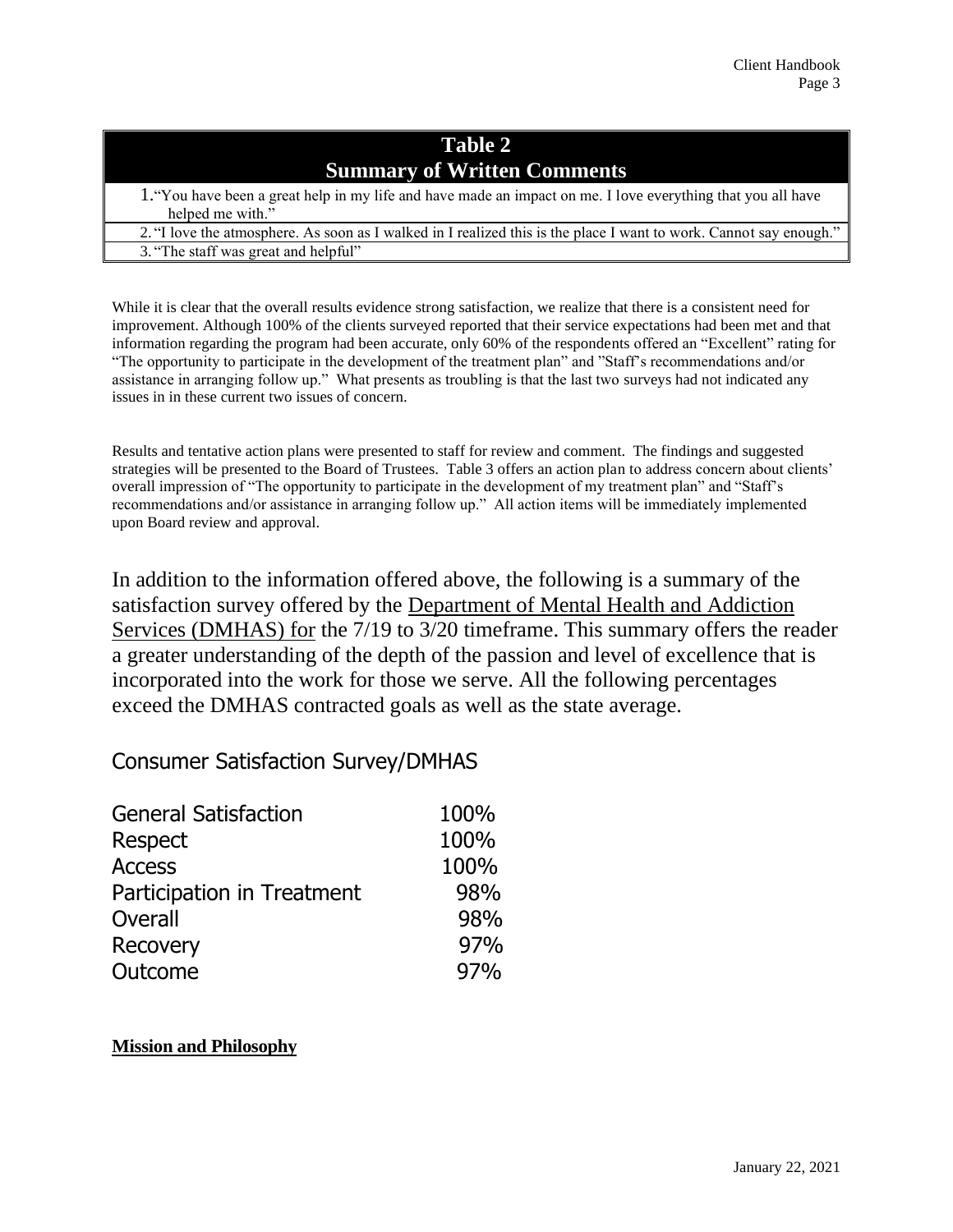The mission of Easterseals Capital Region & Eastern Connecticut is to lead the way to 100% equity, inclusion, and access for people with disabilities, families, and communities by enriching education, enhancing health, expanding employment, and elevating community.

Easterseals Capital Region & Eastern Connecticut believes that all people have a desire and right to live in dignity and to be responsible for their own welfare and destiny. Easterseals Capital Region & Eastern Connecticut will help make this possible, working in cooperation with other organizations.

# **Ethical Standards**

Easterseals Capital Region & Eastern Connecticut and its staff uphold the highest ethical standards. All staff members treat individuals served with respect and dignity. The client bill of rights is provided to all individuals served, and service decisions are based on the needs and rights of those served.

# **General Program Entrance Criteria**

In order to be served by Easterseals, you must have:

- 1. A diagnosed disability.
- 2. A written consent from legal parent, guardian, or conservator, if a minor or not your own conservator.
- 3. An established referral and funding source.
- 4. Independence in activities of daily living or established assistance.
- 5. Independent transportation or established assistance.

You are admitted for vocational services on the basis of a written referral from an appropriate source. Background information, medical history, precautions, and any other pertinent records may be obtained at any time during the course of your rehabilitation plan with your permission.

You may be discharged from services should you become a danger to yourself or others.

### **Client's Bill of Rights**

Easterseals will promote the rights of individuals with disabilities in order to advocate for each person's opportunity for personal growth and community inclusion.

#### **You have the right to:**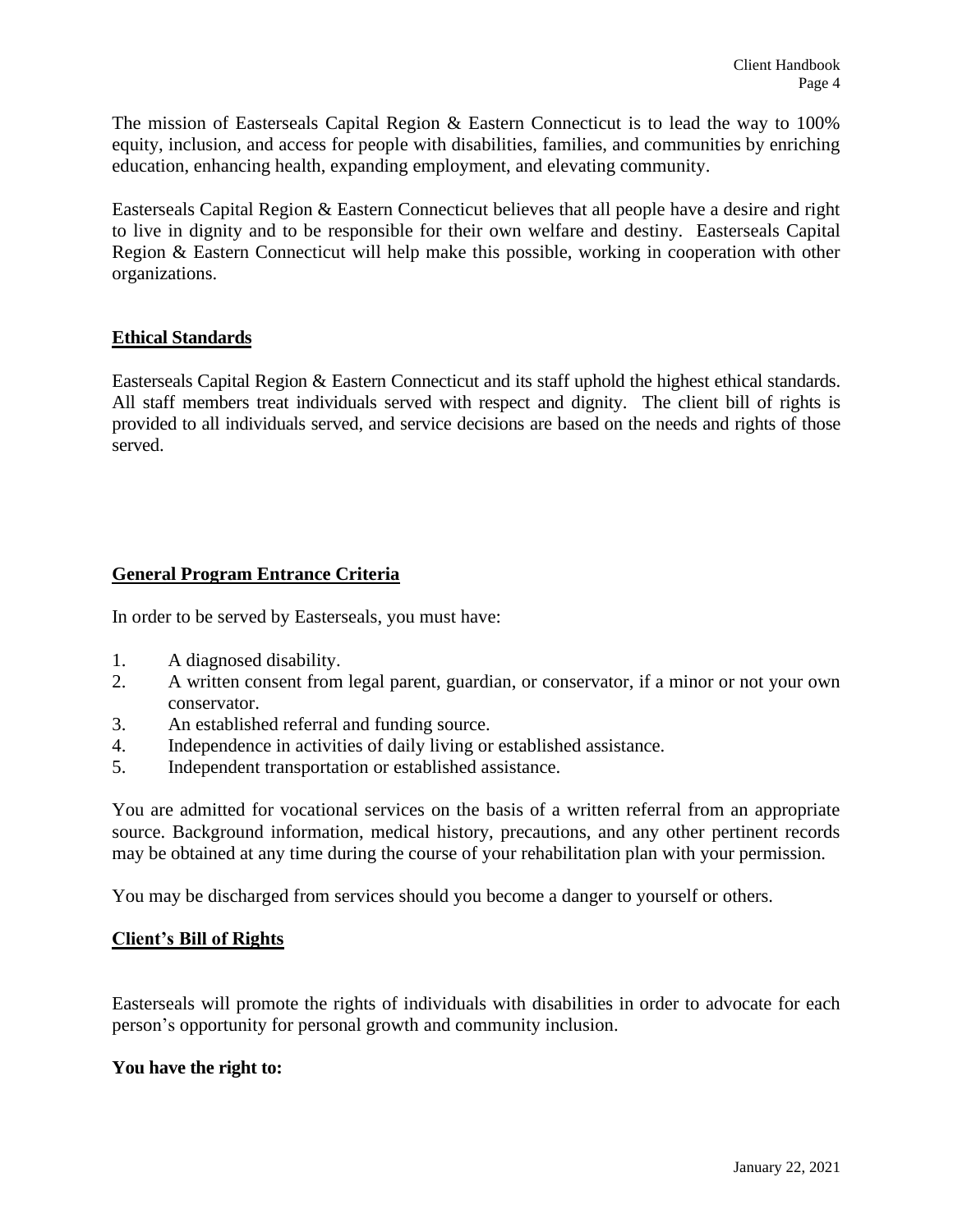- **CONFIDENTIALITY AND PRIVACY:** You have the right to every consideration of privacy. All communication and documentation is confidential. However, information will be shared with the appropriate persons in order to protect you and others from harm.
- **FREEDOM FROM:** Abuse, financial or other exploitation, retaliation, humiliation, and neglect.
- **REASONABLE RESPONSE TO REQUEST FOR SERVICE:** You shall receive a reasonable response to any and all of your requests for Easterseals' services.
- **INFORMATION ABOUT SERVICES:** You have the right to information about services provided through Easterseals.
- **EQUAL ACCESS TO SERVICES:** You shall have equal access to services regardless of race, creed, gender, sexual orientation or national origin.
- **MAKE DECISIONS TO ACCEPT OR REFUSE SERVICES:** You have the right to make decisions about your services. You have the right to accept or refuse services and be informed of the consequences of your decision.
- **INFORMED CONSENT:** You have the right to receive information necessary to give informed consent for services, for release of information, and any involvement in research.
- **INFORMATION ABOUT CLIENT RIGHTS:** You have the right to receive information about Easterseals' policies on clients' rights and grievance procedures.
- **ACCESS TO MEDICAL CHART:** You have the right to review your records and have the information explained to you.
- **BE INFORMED OF POLICIES AND PROCEDURES:** You have the right to be informed of Easterseals' policies and practices as they relate to services.
- **RECEIVE EXPLANATION OF BILL:** You have the right to be informed of Easterseals' charges for services and available payment methods.
- **CONSIDERATE AND RESPECTFUL CARE:** You have the right to receive considerate, courteous, and respectful care.
- **KNOW IDENTITY OF SERVICE PROVIDERS:** You have the right to know the identity of all individuals involved in your rehabilitation program.
- **MAKE DECISIONS AND PARTICIPATE IN YOUR PLAN OF CARE:** You have the right to make decisions about your plan of care before and during services.
- **CONTINUITY OF CARE:** You have the right to expect consistent services.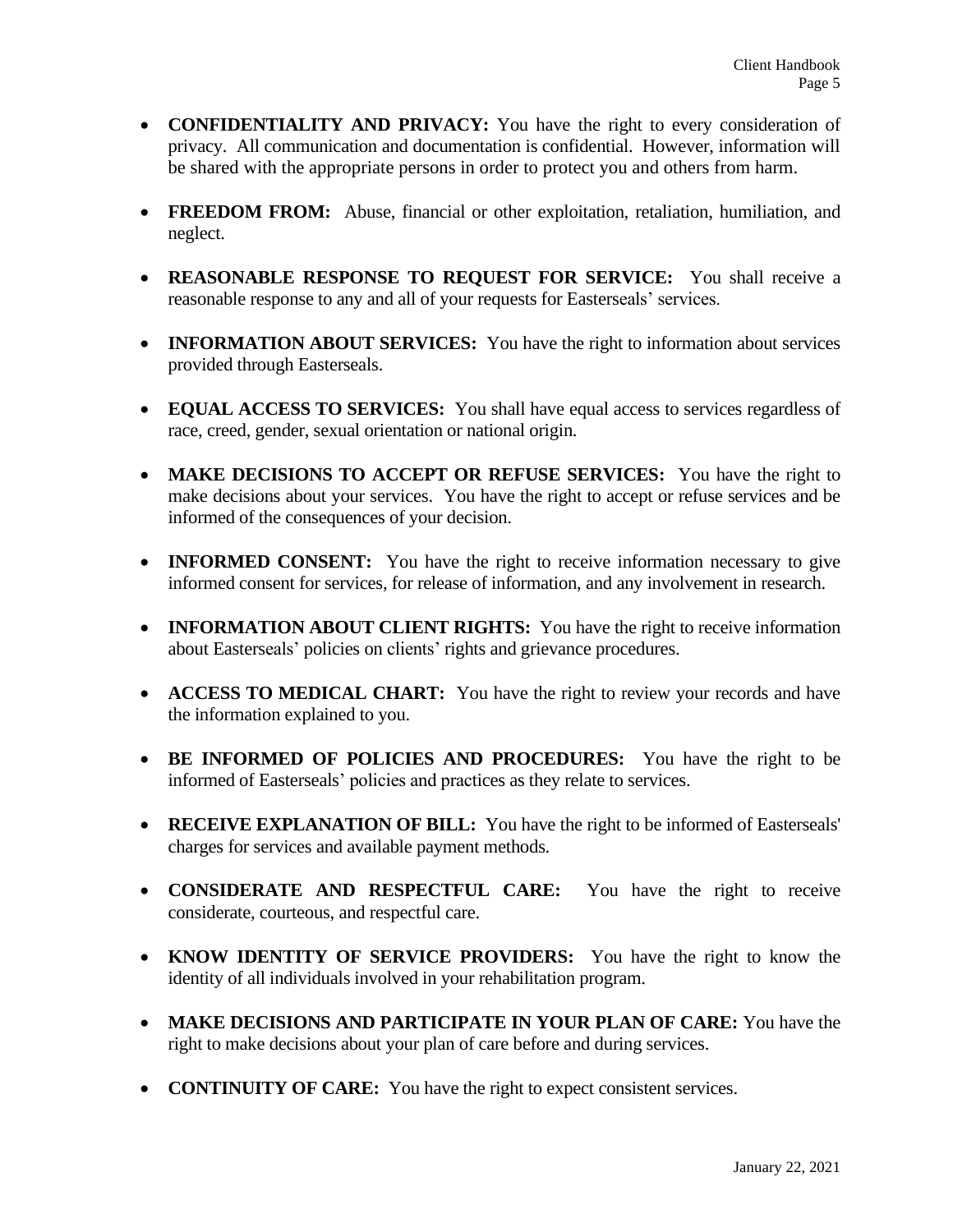- **BE INFORMED OF PROFESSIONAL RELATIONSHIPS:** You have the right to be informed of any business relationships among Easterseals, educational institutions, other health care providers, or payers that may influence your services and care.
- **PARTICIPATE IN ETHICAL ISSUES:** You have the right to participate in decisions involving ethical issues that may impact your service plan.
- **ACCESS AN INTERPRETER:** You will have access to an interpreter if you do not speak or understand English, or if you use sign language.
- **ALTERNATE DECISION MAKER:** Your parent, guardian, or conservator has the right to make decisions on your behalf, in accordance with the law.
- **OTHER LEGAL RIGHTS:** You may have other legal rights as noted by you or others.
- **ACCESS TO LEADERSHIP:** In addition to your Vocational Counselor and/or Employment Specialist, it is your right to ask to speak with their supervisor up to the CEO of Easterseals.

### **Client's Responsibilities**

You are responsible for:

- **PROVIDING INFORMATION:** You are responsible for providing information, to the best of your knowledge, about your present and past health, hospitalizations, medications, insurance information, and other matters related to your health and vocational status.
- **FOLLOWING THE TREATMENT PLAN:** You are responsible for following the service plan recommended by your team. You are also responsible for keeping appointments and to inform your vocational specialist if you anticipate any problems following the recommended services.
- **REFUSING SERVICES:** You are responsible for your decisions if you refuse services or do not follow your team's recommendations.
- **PROVIDING COPY OF ADVANCE DIRECTIVES:** You are responsible for ensuring that the Company has a copy of your written advance directive if you have one.
- **FINANCIAL OBLIGATIONS:** You are responsible for assuring that the costs of your services are paid in a timely manner.
- **FOLLOWING RULES AND REGULATIONS:** You are responsible for following Easterseals' rules and regulations regarding personal conduct and safety.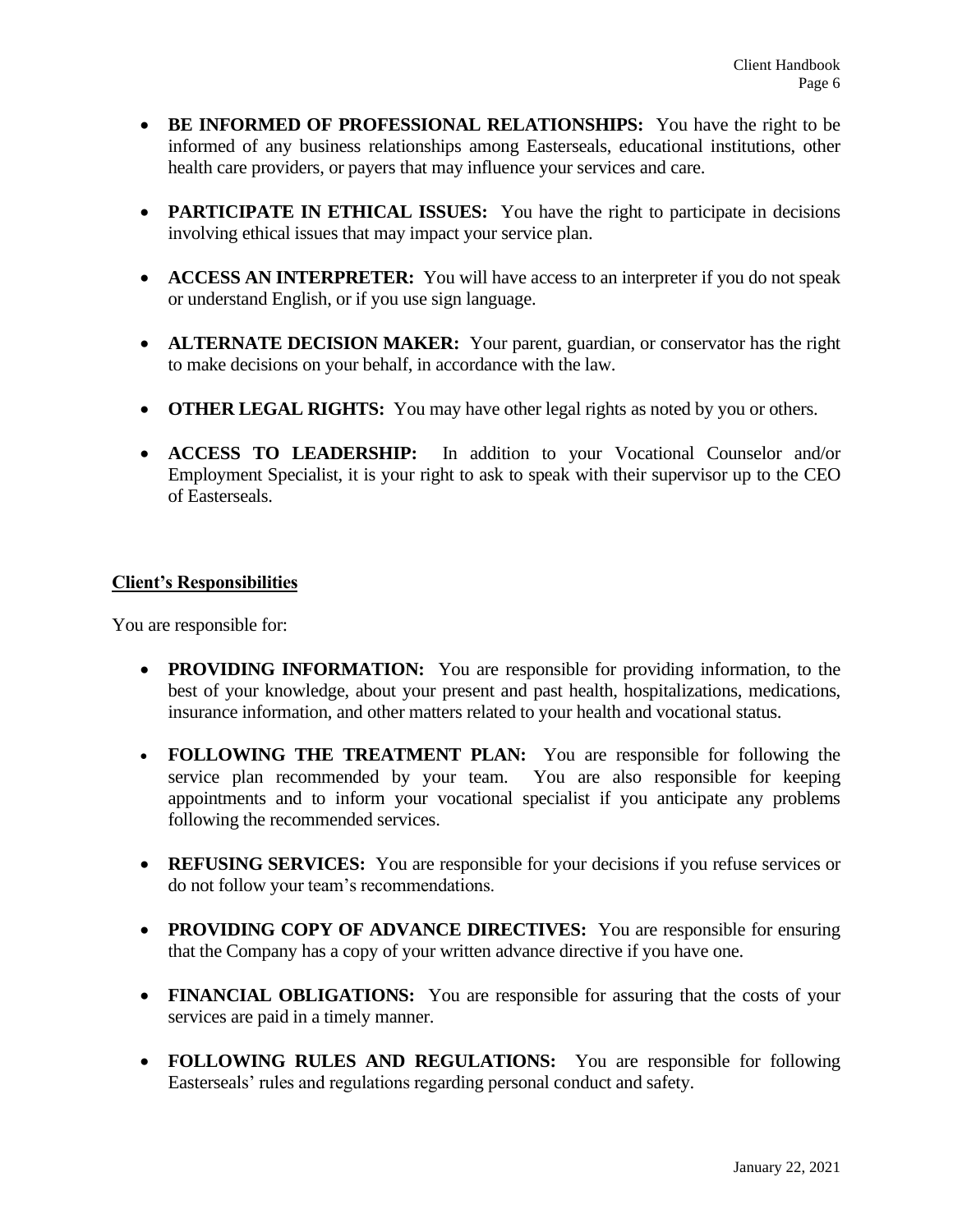- **BEING CONSIDERATE OF RIGHTS OF OTHERS:** You are responsible for making reasonable accommodations to the needs of Easterseals, other clients, and Easterseals employees.
- **PERSONAL HEALTH:** You are responsible for the impact of your lifestyle on your personal health.
- **PERSONAL POSSESSIONS:** You are responsible for your personal possessions while at Easterseals.

# **Equal Employment Opportunity Policy**

It is the policy of Easterseals to provide equal employment opportunity to all participants of its programs without regard to disability, race, color, sex, creed, age, marital status, veteran status, national origin, sexual orientation, religion, ancestry, or political affiliation.

### **Sexual Harassment Policy**

Sexual harassment is a form of sex discrimination. Easterseals does not tolerate any form of sexual harassment. Sexual harassment includes unwelcome or unsolicited sexual advances, unwelcome or unsolicited requests for sexual favors, and other unwelcome or unsolicited verbal or physical contact or conduct of a sexual nature.

Examples of sexual harassment include, but are not limited to, deliberate, repeated making of unwelcome or unsolicited gestures, comments, or jokes. Comments or jokes may include comments or jokes about a person's sexual activities (real or imagined), comments or jokes about private or sexual body parts, offering to give someone a raise in exchange for allowing sexual contact, or using sexually-oriented profanity. Physical contact may include rubbing someone's back, pinching someone's buttocks, or bumping into someone deliberately. Other forms of harassment have the same types of elements, except that the unwelcome conduct is based on the person's race, religion, disability, sexual orientation, or other protected status.

If you believe that you have been sexually harassed, you should immediately bring your concern to the Vocational Coordinator, the Director of Rehabilitation Services, or any Company manager who will then bring the matter immediately to the attention of the President of the company. If it is a Company employee or manager that you feel is sexually harassing you, you should bring your complaint to someone other than that individual. Company management takes complaints of sexual harassment very seriously and will promptly investigate any such complaints. Even though there is a strong procedure in place, Easterseals recognizes that you still may feel uncomfortable reporting sexual harassment. You may decide not to report perceived harassment, or may want to report without identifying the harasser, or without identifying yourself because of fear of retaliation, embarrassment, fear of others knowing, or other personal reasons.

Once alleged harassment is reported, the President or his/her designee will investigate promptly. After a thorough investigation, a determination will be made as to whether or not sexual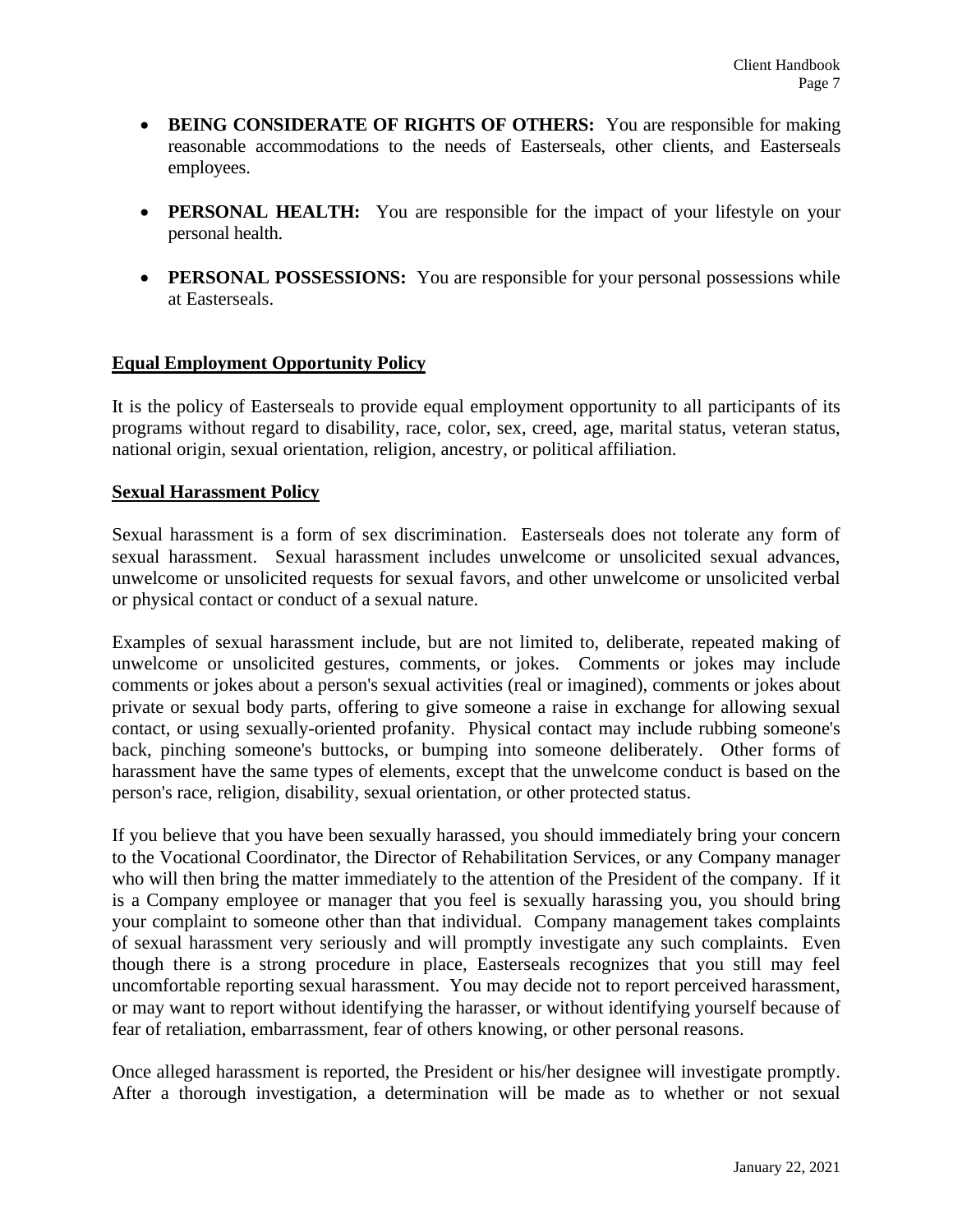harassment has occurred. Appropriate action will be taken if sexual harassment has occurred. Any individual determined to have engaged in harassment may be subject to discipline up to and including termination of employment (in the case of employees) or services (in the case of clients).

The investigator will maintain confidentiality as much as possible, but we cannot guarantee absolute confidentiality. All persons involved in any investigation will be informed of the need for confidentiality and will be expected to maintain confidentiality to the extent possible.

# **Grievance Procedure**

Easterseals will handle all grievances according to policy which provides for prompt and fair resolution of complaints at the lowest possible level. The policy focuses on the mediation and settlement of issues as soon as possible after they arise. If you have a grievance, you should discuss the issues with your Vocational Rehabilitation Counselor or Vocational Coordinator. If no agreement is reached, then the Director of Rehabilitation Services will review the grievance. If the matter is still not resolved to your satisfaction, you may file a written grievance with the President within 30 days of the decision of the Director of Rehabilitation Services, unless good cause is shown for a late filing. The written grievance must describe the action or situation of concern, your name and address, and if applicable, the name and address of an individual serving as your representative. The President will provide you with a written decision within 21 calendar days of receiving the written grievance. If the client wishes to pursue the matter, he/she may send an appeal, in writing, to National Easterseals, Client Assistance Program (CAP) or Commission on Human Rights and Opportunities (CHRO). The filing of a complaint or grievance by a client will not result in retaliation or barrier to services by an employee or a supervisor.

### **Confidentiality**

Easterseals shall ensure maintenance of confidentiality. Information from your chart may not be disclosed to anyone without written authorization signed and dated by you or parent/guardian or legal conservator. Any individual over the age of 18 may, upon request, see the records maintained about him/her by Easterseals. The person may also bring any person of his/her choosing to see the records as well. The person has the right to have a copy of the records made in a form that is comprehensible to him/her.

If you would like to review your records, these procedures must be followed:

- 1. A release form must be signed by you, your parent/guardian, or your legal conservator.
- 2. You and/or legal representative shall arrange to view the record with your Vocational Rehabilitation Counselor, Career Specialist or Vocational Coordinator at a mutually convenient time.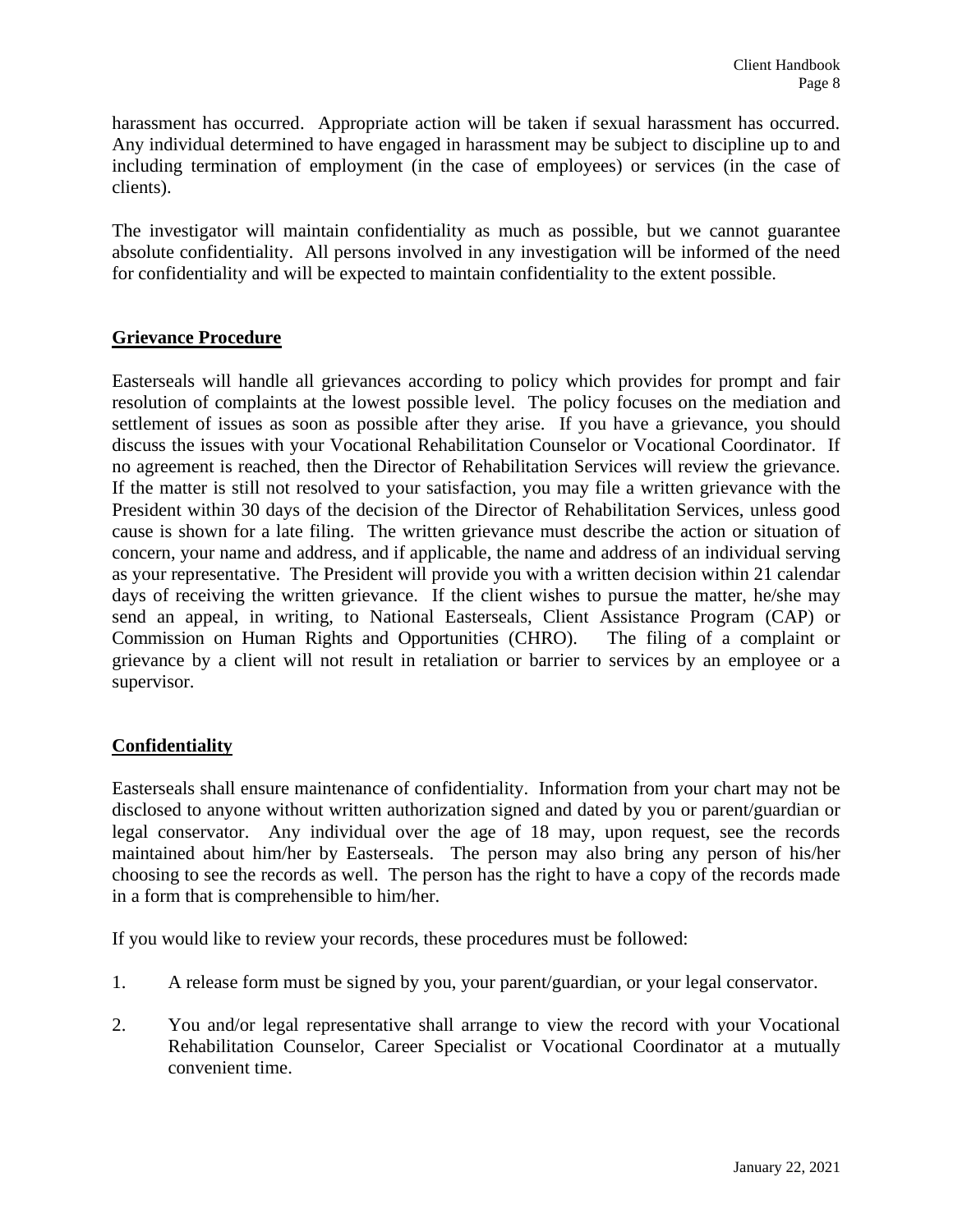3. Only the records generated from staff at Easterseals will be reviewed; materials from other agencies will be removed by the appropriate staff prior to the viewing session.

### **Business Hours**

Easterseals is open Monday through Friday, 8:00 A.M. to 4:30 P.M. Your rehabilitation program will specify your hours. Community-based programs may involve scheduling you after Easterseals' business hours. Easterseals will be closed the following holidays: New Year's Day, Memorial Day, Independence Day, Labor Day, Thanksgiving, the day after Thanksgiving, and Christmas Day.

#### **Bad Weather**

Closings or delayed openings due to inclement weather will be announced on WFSB TV Channel 3 and WVIT Channel 30, contact your Vocational Counselor, or you may call Easterseals at 860-270- 0600 for a recorded message.

#### **Absenteeism/Illness**

You are expected to report to Easterseals as scheduled. If you are unable to report to Easterseals or if you plan to be late, you will be expected to telephone your Vocational Rehabilitation Counselor, Career Specialist or Vocational Coordinator before 9:00 A.M. If you are ill or may be absent for a prolonged period of time, then you should call or have someone else call daily to keep your Vocational Rehabilitation Counselor, Career Specialist or Vocational Coordinator informed of your status. If your rehabilitation program involves a community-based employer, it is your responsibility to notify the employer.

Excessive absences or tardiness will not be tolerated. A note from your physician will be required for any illness lasting more than five (5) days or when there is a serious health problem, injury, or change in medication that would impact your performance or participation.

#### **Appointments**

Personal appointments should be scheduled after your program hours when possible. Your Vocational Rehabilitation Counselor, Vocational Specialist or Vocational Coordinator will attempt to accommodate any required appointments or previously scheduled appointments when notified of your needs.

### **Safety Rules**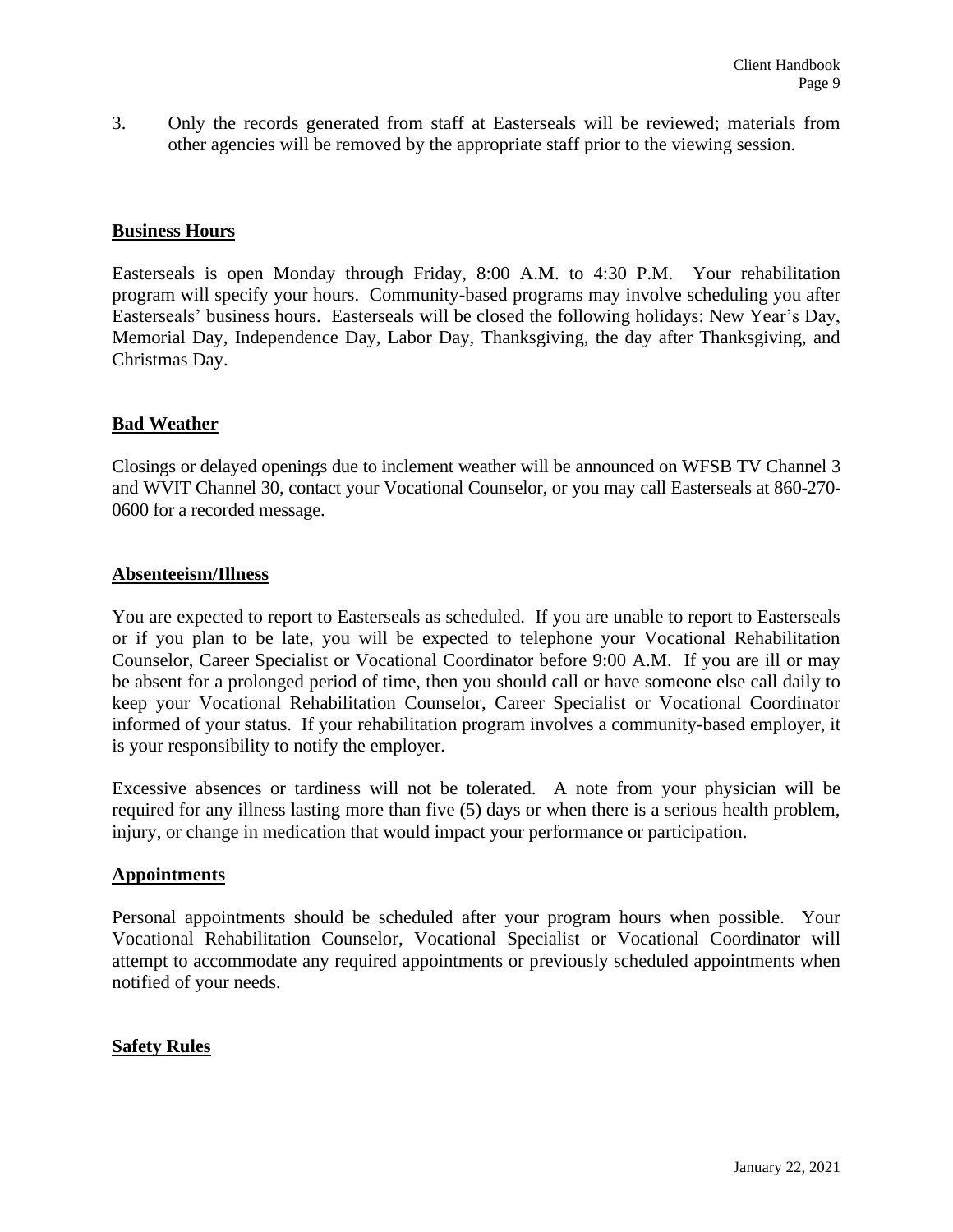Obey all safety rules. They are for your benefit and that of your fellow participants. Failure to follow these rules is grounds for immediate dismissal.

- 1. Do not wear sandals, open-toed, open-heeled, or high-heeled shoes, or dangling objects such as neckties, jewelry and hair that is not tied back when working in the work center.
- 2. Wear safety equipment, such as goggles, gloves, masks, or aprons when indicated.
- 3. Report all injuries, even those not considered serious, to your Vocational Rehabilitation Counselor, Vocational Coordinator, Vocational Director, or supervisor immediately.
- 4. Be informed of and follow all posted Fire Safety and Evacuation Procedures.
- 5. If you observe any conditions that you feel are unsafe, please report them to a staff person immediately.
- 6. Absolutely no form of medication is to be taken by an individual on the premises unless prescribed by a physician. Your Vocational Rehabilitation Counselor, Career Specialist or Vocational Coordinator must be informed of all medications that you are taking and must also be informed of any changes in the amount or kind of medication prescribed. You are expected to be compliant with medications as prescribed. Non-compliance may result in discharge from program.
- 7. The possession, use, or sale of illegal drugs or alcohol is PROHIBITED AND GROUNDS FOR IMMEDIATE DISMISSAL. Any individual who reports to Easterseals under the influence of alcohol or illegal substances will be sent home.
- 8. No weapons, such as guns, knives, chains, pipes, etc., are permitted.
- 9. Food or beverages are only allowed in designated areas within the work center.
- 10. No abusive or foul language, fighting, running, shoving, practical jokes, noisy arguments, any acts of physical violence, or theft of property will be tolerated.
- 11. No smoking is allowed anywhere inside Easterseals or its vehicles.
- 12. Individuals must inform their Vocational Coordinator, Career Specialist or Supervisor before leaving the work area for any reason.
- 13. Borrowing or lending money or other items among fellow workers or staff is not recommended.
- 14. Easterseals' telephones are for staff use only, unless permission is given by staff.
- 15. No personal items are allowed on the work areas; this includes radios, tape players, headphones, message beepers, and cellular phones unless previous permission is granted.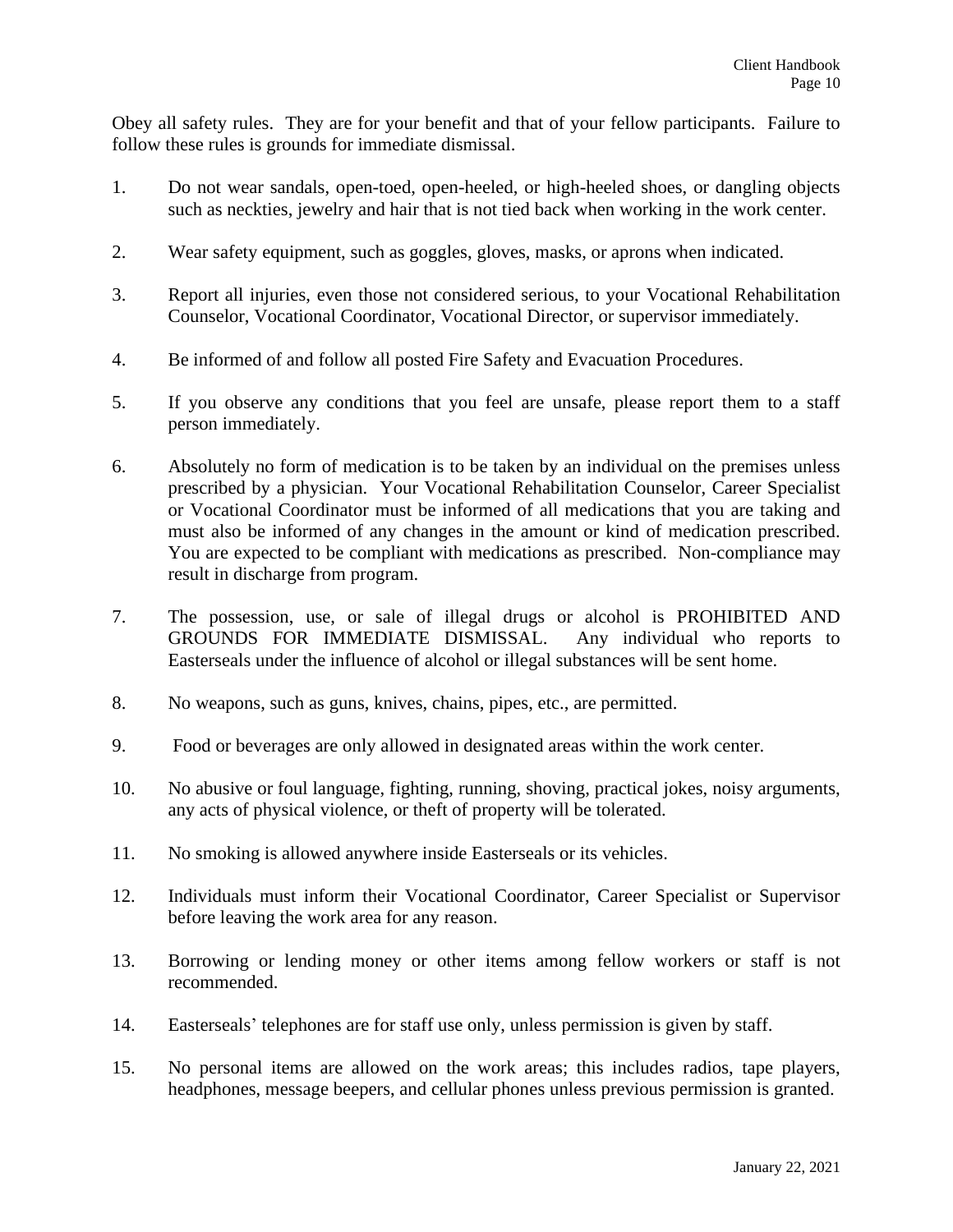- 16. You are expected to dress safely and appropriately for your rehabilitation program. Any type of clothing or accessory which interferes with your ability to participate or to perform your work, which is inappropriate, or which could cause injury to you or to your coworkers is prohibited. You are expected to appear neat, clean, and well-groomed.
- 17. Individuals are expected to return to work from breaks and lunch periods on a timely basis.

#### **Nonconformance to Rules and Regulations**

- 1. In the event you do not follow the rules at Easterseals, one or more of the following steps may be taken:
	- A. Verbal Counseling/Warning: This will involve case documentation and goal revision on your team plan of care report.
	- B. Written Warning: This will involve completion of problem/concern report or contract and a counseling session.
	- C. Probationary Status: This will involve the completion of the Problem/Concern Report, a counseling session, and a specific appointment for a follow-up session. It will serve as a final warning.
	- D. Suspension or Dismissal: Repeated offenses or nonconformance to rules that are serious in nature may be grounds for immediate suspension or dismissal. Authority for termination is vested in the Program Director.
- 2. Team meetings will also be scheduled to discuss issues of nonconformance.

#### **Wage Information**

If you participate in one of programs where you may earn wages, your pay may be hourly, based on piece rate or time studies. Paychecks are issued on every other Friday for earnings through the previous two weeks. In the event a payday falls on a holiday, checks will be issued the last working day before the holiday. If you do not work on a payday, then your check will be mailed to your home address unless other arrangements are made. It is your responsibility to inform your Vocational Rehabilitation Counselor, Career Specialist or Vocational Coordinator of a change of address. No benefits are earned in these programs as the work activity is considered a part-time, limited rehabilitative program. It is your responsibility to notify all support agencies, such as social services, of your wages earned. Social Security taxes may be withheld from all paychecks.

### **Financial Review**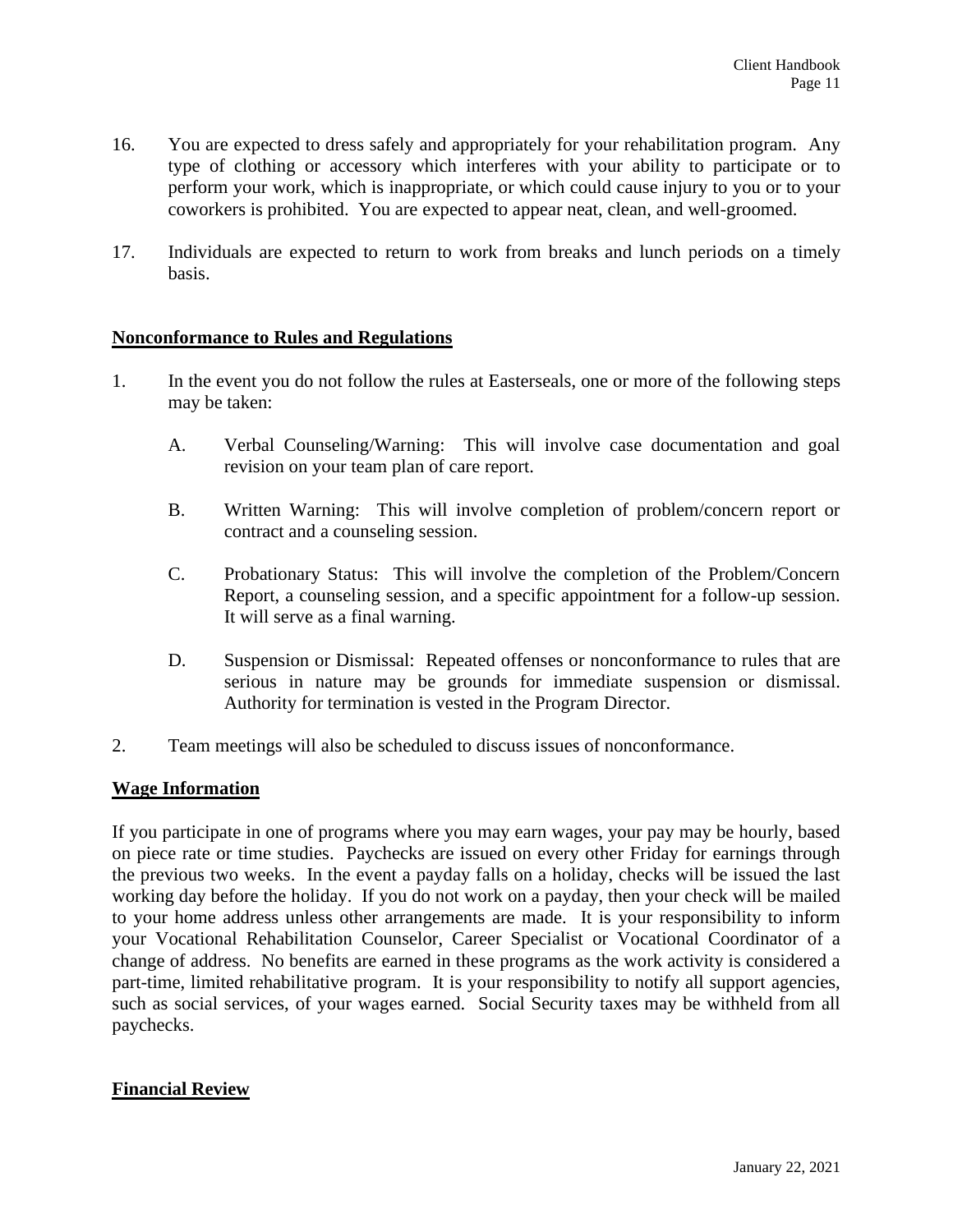Your Vocational Rehabilitation Counselor, Career Specialist or Vocational Coordinator will review with you your responsibility to report your earnings in the community to SSI, SSDI, State, or City welfare as they apply. Failure to do so could put your benefits in jeopardy. From time to time, said agency (ies) may request information regarding your earnings, and reporting those earnings is your responsibility.

#### **Chemical Hazard Communication**

Easterseals shall comply with the Occupational Health and Safety Administration (OSHA) Hazard Communication Standard by compiling a hazardous chemicals list, by using Material Safety Data Sheets (MSDS), by ensuring that containers are labeled, and by providing appropriate training. Please ask your Vocational Rehabilitation Counselor, Career Specialist or Vocational Coordinator for further details of Easterseals' Chemical Hazard Communication Program.

#### **Support Services**

Easterseals can arrange for a broad range of support services which may be available to you. These services may include, but are not limited to: social services, occupational therapy, physical therapy, speech-language pathology, assistive technology, augmentative communication, computer access, functional literacy, work-related academic skills, work-related community skills, community living coordination, legal affairs/tax matters, mobility and transportation skills, and psychological services. Please ask your Vocational Rehabilitation Counselor or Career Specialist for additional information. Supportive services should be coordinated by your Vocational Rehabilitation Counselor or Career Specialist. Some of the services are provided on a fee for service basis. You should direct any questions to your Vocational Rehabilitation Counselor, Career Specialist or the Vocational Director.

> Easterseals Capital Region & Eastern Connecticut Safety and Evacuation Procedure

### **Evacuation of Windsor facility in the Event of Fire (Including Drills)**

The following outline covers action procedures to apply before, during, and after various kinds of emergencies which might endanger clients.

1. Evacuation of Windsor facility - Such evacuation is normally indicated in case of fire (including drills). It is signaled by an overhead page.